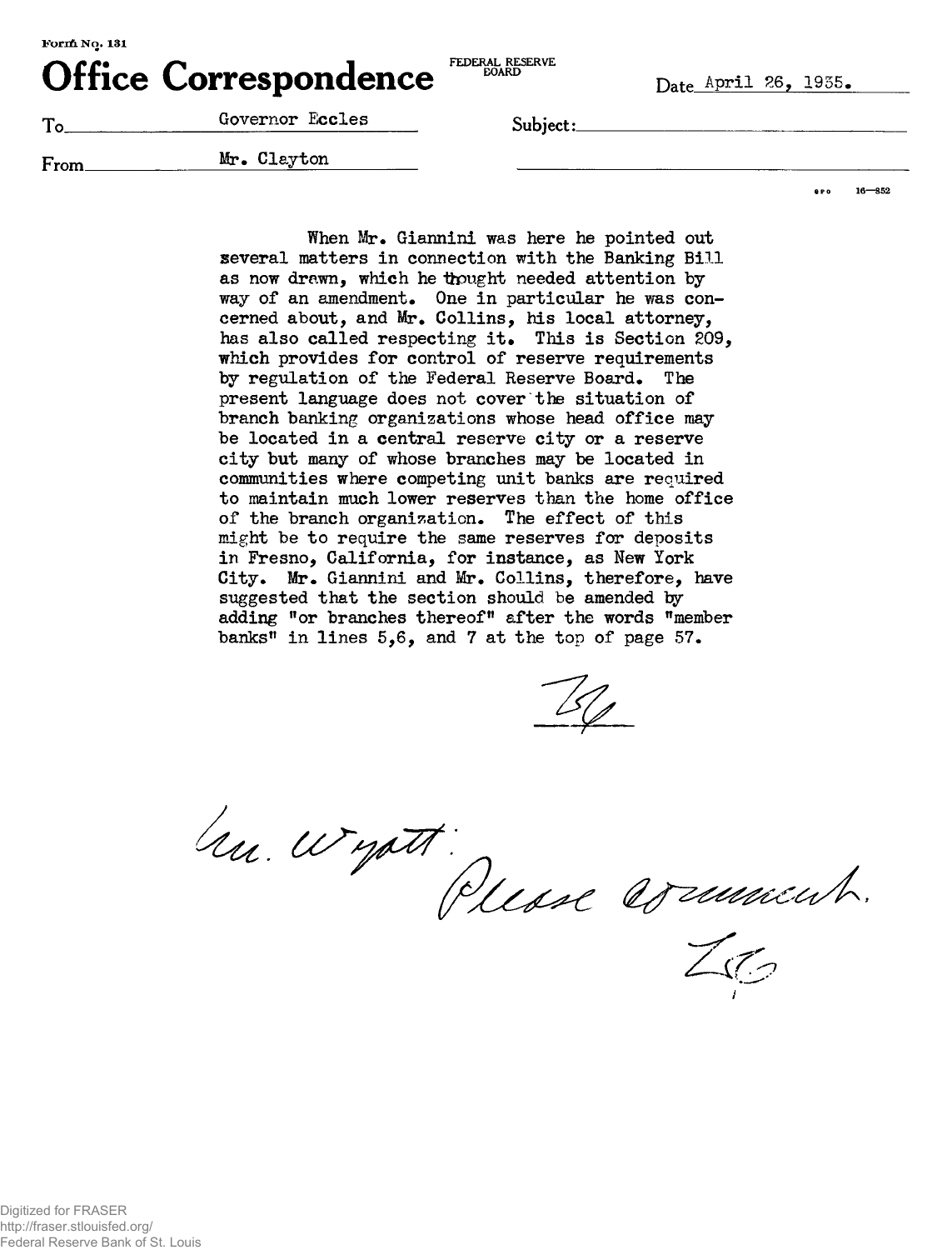**FormTNo. 131**

**Office Correspondence FEDERAL RESERVE**

Date May 1, 1935.

To\_ Governor Eooles\_\_\_\_\_\_\_\_\_\_\_\_\_\_\_\_\_\_\_\_ SnKjWf- Amendment relating to reserve

From Mr. Vest, Assistant Counsel. requirements proposed by Mr. Giannini.

 $\bullet\bullet\bullet$  $16 - 852$ 

It appears from Mr. Clayton's memorandum attached that Mr. Giannini and Mr. Collins, his local attorney, have suggested that section 209 of the Banking Bill be amended by inserting the words "or branches thereof" after the words "member banks" in lines 5, 6 and 7 on page 57 of the bill so that the paragraph thus amended would read as follows:

> "Notwithstanding the other provisions of this section, the Federal Reserve Board, in order to prevent injurious credit expansion or contraction, may by regulation change the requirements as to reserves to be maintained against demand or time deposits or both by member banks or branches thereof in reserve and central reserve cities or by member banks or branches thereof not in reserve or central reserve cities or by all member banks or branches thereof."

It has been the position of the Federal Reserve Board for many years that a member bank which is located in a reserve city and has branches in non-reserve oities must maintain a reserve of 10 percent against the aggregate demand deposits of its head office and its branches. Mr. Giannini apparently desires that in such a case the demand deposits received at the branoh in a non-reserve city should not be subject to a 10 percent reserve but should be subject only to the same reserve which is required of competing member banks located in such non-reserve city against their demand deposits. It is the apparent purpose of the amendment proposed by Mr. Giannini that the Federal Reserve Board be given authority to permit such lower reserve requirements for deposits received at branches under such circumstances.

The position of the Board on this question is believed to be correct under the provisions of existing law, but from a practical standpoint there appears to be no sound reason why deposits received at a branch in a non-reserve city should be subject to higher reserve requirements than deposits of other competing institutions there looated merely because the head office of the bank is looated in a reserve or oentral reserve city. It is understood that the primary reason for requiring higher reserve requirements of banks located in reserve or central reserve oities was the faot that such banks usually have large amounts of balances due to other banks located in smaller communities, and such reason would not seem to be ordinarily applicable with respect to branches located in non-reserve cities. Accordingly, it is believed that there is no objection to the purpose which Mr. Giannini apparently has in mind in making this proposal.

Digitized for FRASER http://fraser.stlouisfed.org/ Federal Reserve Bank of St. Louis

 $\emptyset$ , K.